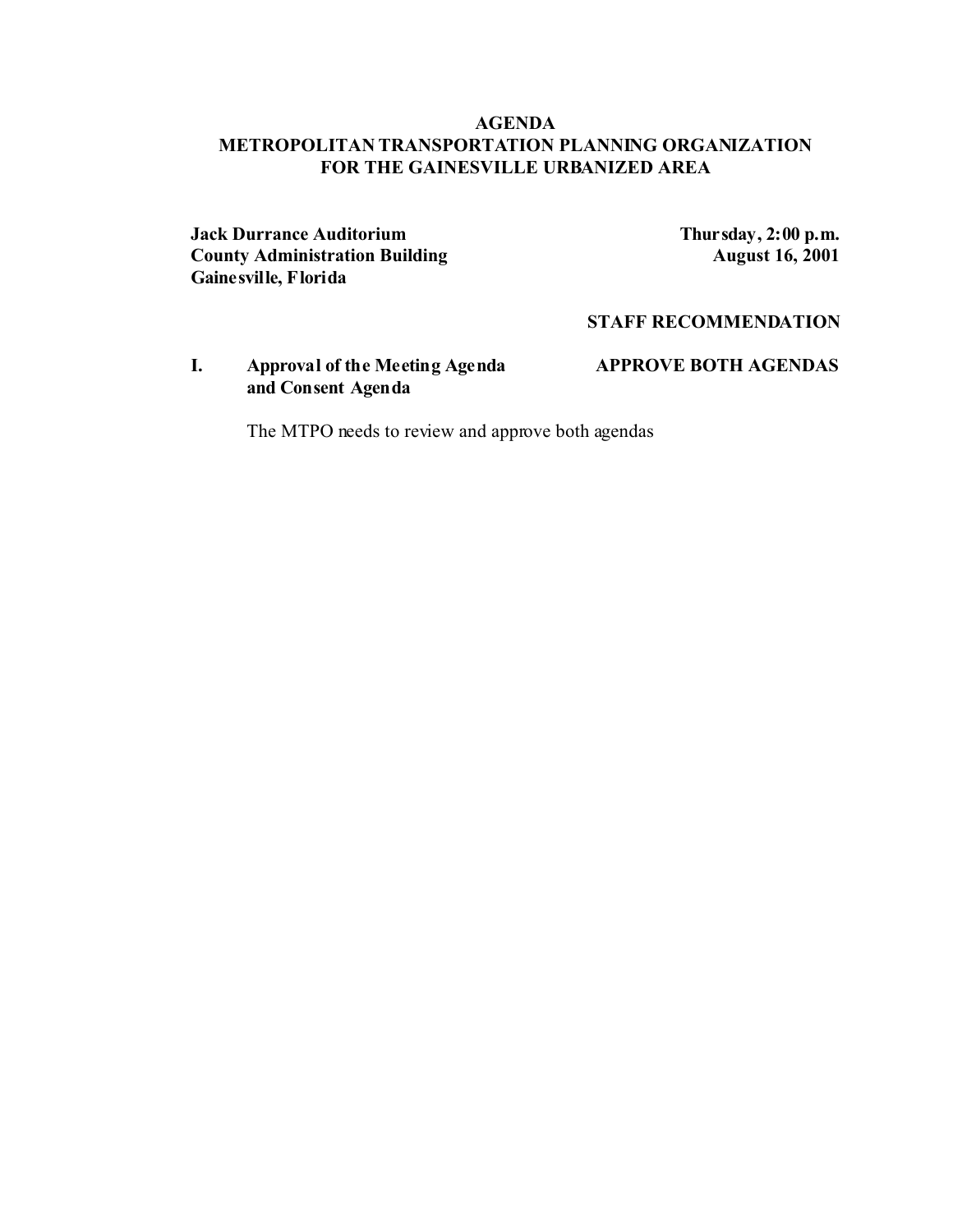# **CONSENT AGENDA METROPOLITAN TRANSPORTATION PLANNING ORGANIZATION FOR THE GAINESVILLE URBANIZED AREA**

|                | <b>Jack Durrance Auditorium</b><br><b>County Administration Building</b><br>Gaine sville, Florida |                                                                                                                |                                                                                                                    | Thursday, 2:00 p.m.<br><b>August 16, 2001</b>          |  |
|----------------|---------------------------------------------------------------------------------------------------|----------------------------------------------------------------------------------------------------------------|--------------------------------------------------------------------------------------------------------------------|--------------------------------------------------------|--|
|                |                                                                                                   |                                                                                                                |                                                                                                                    | <b>STAFF RECOMMENDATION</b>                            |  |
| Page #1        | CA.1                                                                                              |                                                                                                                | <b>MTPO Minutes- June 7, 2001</b>                                                                                  | <b>APPROVE MINUTES</b>                                 |  |
|                |                                                                                                   |                                                                                                                | This set of MTPO minutes is ready for review and approval                                                          |                                                        |  |
| Page #13 CA. 2 |                                                                                                   |                                                                                                                | <b>MTPO Certification</b>                                                                                          | <b>AUTHORIZE CHAIR TO</b><br><b>SIGN CERTIFICATION</b> |  |
|                |                                                                                                   | The Florida Department of Transportation (FDOT) is recommending that<br>the MTPO planning process be certified |                                                                                                                    |                                                        |  |
|                | CA.3                                                                                              | <b>US 441 Bicycle Safety Study</b>                                                                             |                                                                                                                    |                                                        |  |
| Page #37       |                                                                                                   | 1.                                                                                                             | <b>FDOT Reimbursement</b><br><b>Resolution</b>                                                                     | <b>APPROVE RESOLUTION</b>                              |  |
|                |                                                                                                   |                                                                                                                | The Florida Department of Transportation (FDOT) has agreed to provide<br>the \$25,000 needed to conduct this study |                                                        |  |
| Page #39       |                                                                                                   | 2.                                                                                                             | <b>Sprinkle Consulting, Inc.</b><br>Contract                                                                       | <b>APPROVE CONTRACT</b>                                |  |
|                |                                                                                                   | The MTPO is contracting with this firm to conduct this study                                                   |                                                                                                                    |                                                        |  |
|                | CA.4                                                                                              | <b>Transportation Disadvantaged Program</b>                                                                    |                                                                                                                    |                                                        |  |
| Page #57       |                                                                                                   | 1.                                                                                                             | 2001-2002 Planning Grant<br><b>Application</b>                                                                     | <b>APPROVE APPLICATION</b>                             |  |
|                |                                                                                                   | These funds are used each year to support this program                                                         |                                                                                                                    |                                                        |  |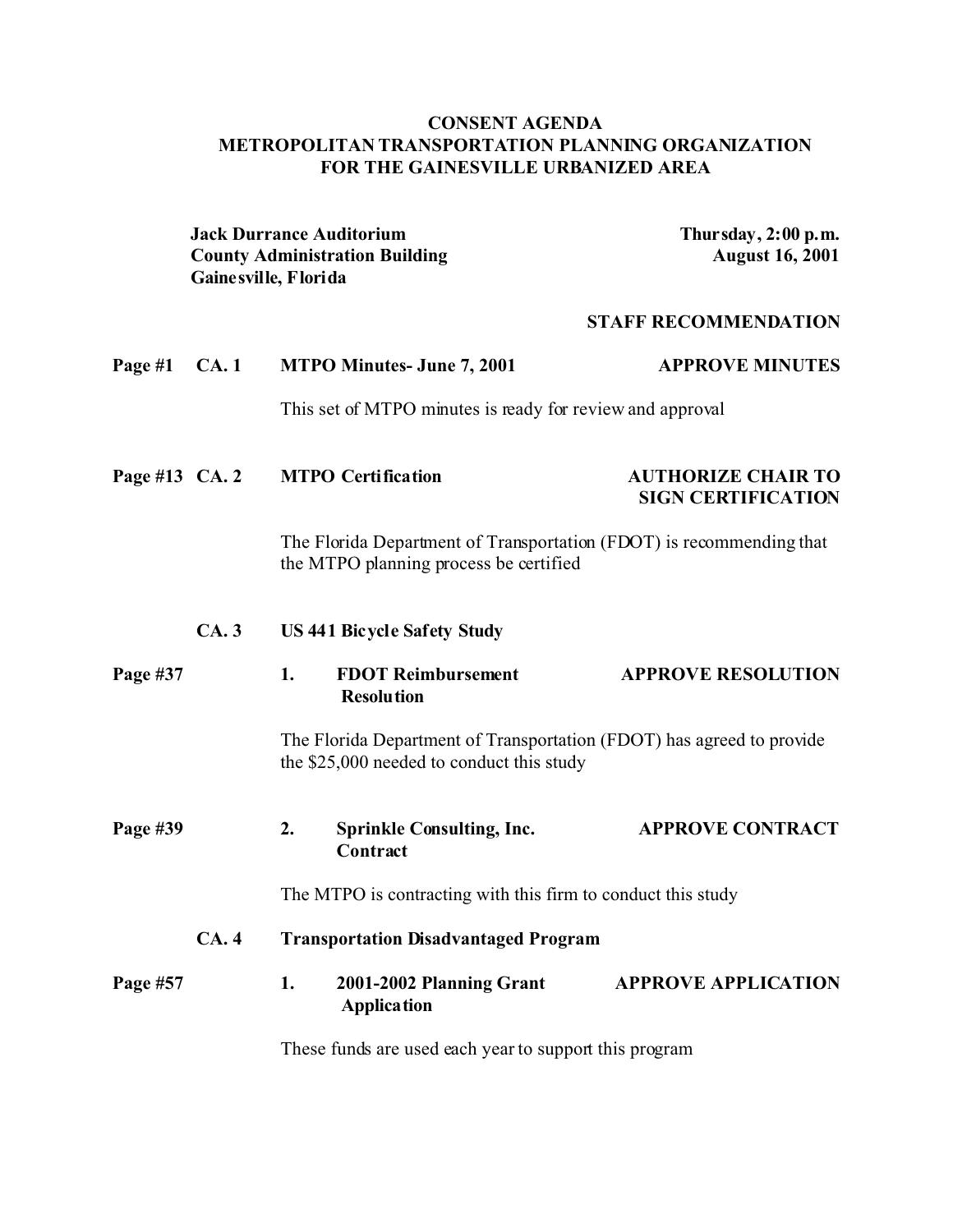| Page #75                  |      | 2.                                                                                                  | <b>Section 5311 FDOT</b><br><b>Reimbursement Resolution</b>                                                                        | <b>APPROVE RESOLUTION</b>                    |  |
|---------------------------|------|-----------------------------------------------------------------------------------------------------|------------------------------------------------------------------------------------------------------------------------------------|----------------------------------------------|--|
|                           |      |                                                                                                     | This resolution must be approved in order to receive these funds to<br>purchase rides for transportation disadvantaged individuals |                                              |  |
| Page #83                  |      | 3.                                                                                                  | <b>Section 5311 Fund Priorities</b>                                                                                                | <b>APPROVE PRIORITIES</b>                    |  |
|                           |      | funds                                                                                               | The Coordinating Board is recommending the priorities for spending these                                                           |                                              |  |
| Page #85                  |      | 4.                                                                                                  | <b>Chair and Board Member</b><br><b>Reappointments</b>                                                                             | <b>REAPPOINTMENT</b><br><b>BOARD MEMBERS</b> |  |
|                           |      |                                                                                                     | The MTPO needs to reappoint the Chairman and voting Early Childhood<br>Services Representative on this Board                       |                                              |  |
| Page #87                  |      | 5.                                                                                                  | <b>Board Member Service</b><br><b>Appreciation Resolution</b>                                                                      | <b>APPROVE RESOLUTION</b>                    |  |
|                           |      |                                                                                                     | This member has recently resigned from the Coordinating Board                                                                      |                                              |  |
| Page #93                  |      | 6.                                                                                                  | <b>Status Report</b>                                                                                                               | <b>NO ACTION REQUIRED</b>                    |  |
|                           |      |                                                                                                     | The MTPO has asked for status reports concerning the transportation<br>disadvantaged (TD) program at each meeting                  |                                              |  |
| Page #99                  | CA.5 | and Fauna                                                                                           | <b>Review of Retention Basins for Flora</b>                                                                                        | <b>NO ACTION REQUIRED</b>                    |  |
|                           |      | these issues                                                                                        | The Design Team has established a standing subcommittee to address                                                                 |                                              |  |
| Page #101<br><b>CA.</b> 6 |      | <b>NO ACTION REQUIRED</b><br><b>U.S Environmental Protection Agency</b><br><b>Grant Application</b> |                                                                                                                                    |                                              |  |
|                           |      |                                                                                                     | Unfortunately, the MTPO application for the Clean Air Transportation<br>Communities Competition 2001 was not selected for funding  |                                              |  |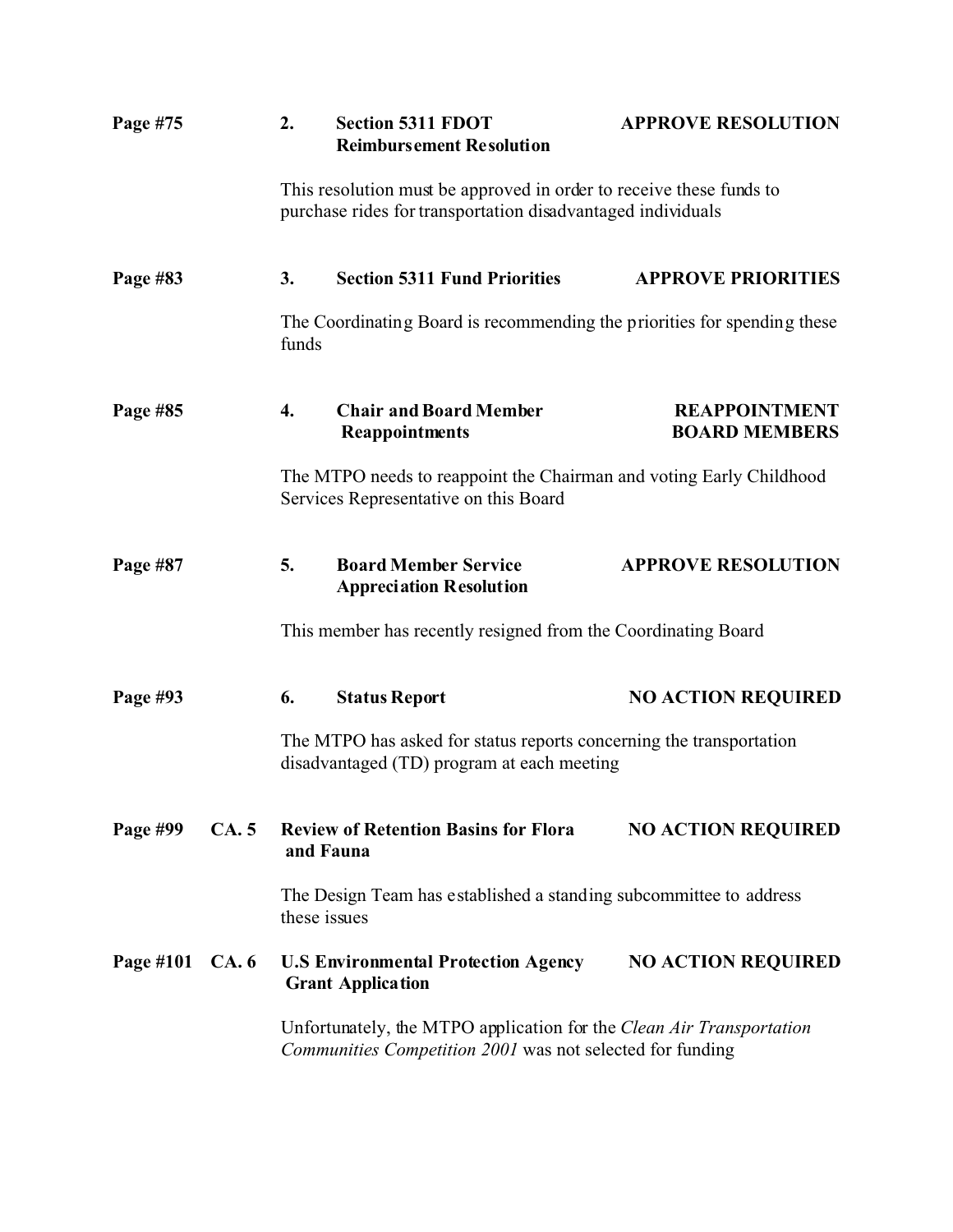### **Page #103 CA. 7 Recent MTPO Correspondence FOR INFORMATION ONLY (Without enclosures)**

- 1. FDOT letter to the MTPO dated June 7, 2001;
- 2. MTPO letter to the University dated June 21, 2001;
- 3. MTPO letter to FDOT dated June 21, 2001;
- 4. FDOT letter to the MTPO dated June 22, 2001;
- 5. FDOT letter to the MTPO dated June 28, 2001;
- 6. MTPO letter to the Mayors of the other municipalities in Alachua County dated July 9, 2001;
- 7. MTPO letter to Mr. Mike Hofgren dated July 11, 2001; and
- 8. Six MTPO letters requesting funds for the Plan East Gainesville Project
- 9. University of Florida response to the request for funds for the Plan East Gainesville Project
- 10. FDOT response to the request for funds for the Plan East Gainesville Project
- 11. City of Archer letter concerning the Alachua County Bicycle Master Plan
- 12. University of Florida letter concerning the Millennium Mile Project
- **Page #151 CA. 8 Plan East Gainesville**

| Page #151                    | 1.                                                                                                        | <b>Meeting Summary</b>                  | <b>FOR INFORMATION ONLY</b>                                    |
|------------------------------|-----------------------------------------------------------------------------------------------------------|-----------------------------------------|----------------------------------------------------------------|
|                              | meeting                                                                                                   |                                         | Enclosed is the meeting summary from the Subcommittee's July 5 |
| Page #155                    | 2.                                                                                                        | Scope of Work                           | <b>APPROVE SCOPE</b>                                           |
|                              |                                                                                                           |                                         | This Subcommittee recommends approval of this scope of work    |
| Page #181 CA. 9              |                                                                                                           | <b>US 441 and Paynes Prairie Issues</b> | <b>REFER TO ADVISORY</b><br><b>COMMITTEES</b>                  |
|                              | A member of the MTPO wants the Advisory Committees to develop both<br>short and long term recommendations |                                         |                                                                |
| Page #183 CA. 10 MTPO Budget |                                                                                                           |                                         | <b>APPROVE STAFF RECOMMENDATION</b>                            |
|                              | A.                                                                                                        |                                         | The MTPO needs to revise its 2000/01 budget recording period   |

**B.** The MTPO needs to review the preliminary 2001/02 budget period